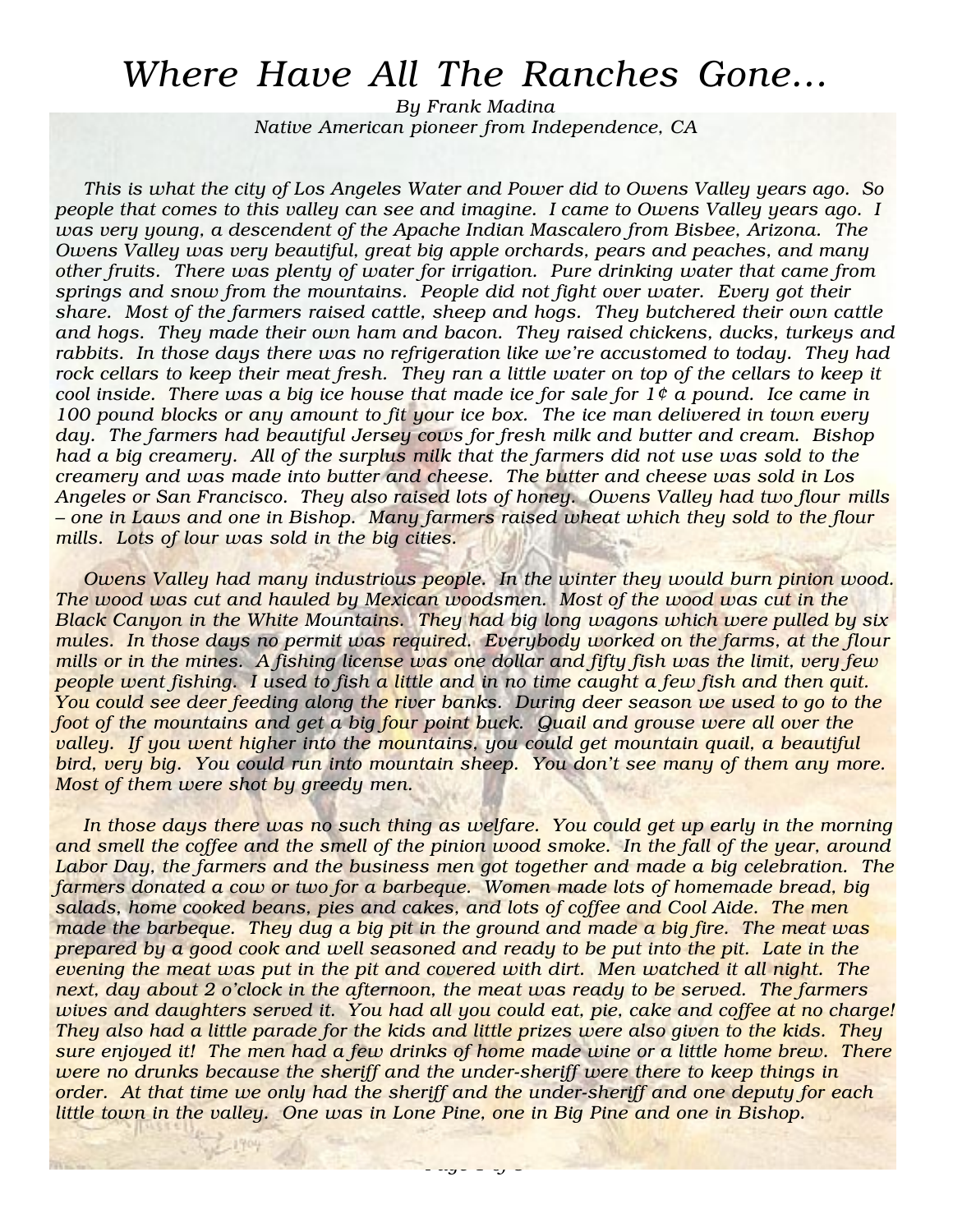The Indian people in Sun Land Reservation had their own celebration. They had a big barbeque. Lots of deer meat was well cooked under the ground. The men used to go and get a few deer for the barbeque. I lived with the Paiute Indians for many years. I learned many things from them. I knew many old time Indians who were very good people. I saw all of these things that I write about here.

In the summertime we used to go pine nutting in the mountains and camp under the pine trees. We made a big fireplace to cook our meals. Men went hunting and in no time came back with a big deer for camp meat. It was hung under a big tree. We picked pine nuts all day. In the evening we came to camp for supper and rest. Women cooked fried potatoes. Indian bread was cooked over the red-hot coals. Deer meat was roasted in a big Dutch oven and buried in the ground all day. After supper we sat by the fire and ate pine nuts cooked in a willow basket. Some old men would tell us stories that happened years ago, legends of the past which were very interesting to all of us. After we picked a few sacks of pine nuts, we would break camp and go home very happy.

Two days before Labor Day, men went to the mountains and killed a few deer for the barbeque. We made a great big corral out of willow branches. Everybody worked some cutting willows and some tying the branches together. A few tents were made for card games and a big place for ring dancing and a place for hand games. Men dug a big pit for the barbeque. The meat was put in a flour sack and well seasoned. Later in the evening it was put in the pit to cook. Men watched it all night long. In the meantime there was a big hand game going on and card games and ring dances. Many Indians came from the State of Nevada and some came from Arizona and far away places. They came in big wagons pulled by big mules. The celebration lasted three days. When the meat was done, the barbeque was served. There were all kinds of Indian food like "cicada." The Indian name is "pisgesh" and "coshavich." It comes from Mono Lake. Also "coouah," a bug, comes from the earth in the springtime. When it comes from the ground it is green but after a few hours it turns brown and sings. It is related to the locust bug. It produces a vibration noise when mating. The Indian people use to roast them and eat them. Lots of deer meat was served. Pie, cake, and coffee, all you could eat free of charge. Even white men came to eat. Some even played hand games and sang Indian songs. Some danced the ring dance and some even spoke Indian. Ring dance – old people and young people danced. We had good singers. I will name a few, but they are all gone forever: Johnny Mager, Hendry, Garrazon, Tom Stone, and Johnny Shaw. The old-timers sang war dance songs and danced the war dance. Some had old-time customs.

When the city of Los Angeles bought most of the Inyo County land, the farmers had to leave the valley. Some went to the state of Nevada, some to Oregon and many went to the San Joaquin Valley. Everything had to be moved by horse and wagons. Many farmers had to leave many things, many left beautiful horses. Some even left chickens and turkeys. No one fed them, so they went wild. Many times I went to the old ranches and caught a wild chicken or a turkey. In the summer time you could go to the farms and pick all the frit you wanted. The city of Los Angeles destroyed many beautiful homes. Some were burned to the ground so they did not have to pay taxes to the state of California or the federal government or the county of Inyo. Some homes were sold for five dollars or ten dollars and hauled away. That is what the Water and Power from Los Angeles did to Owens Valley. Later on, they pulled out all of the orchards to save water so they could sell it at Los

1904